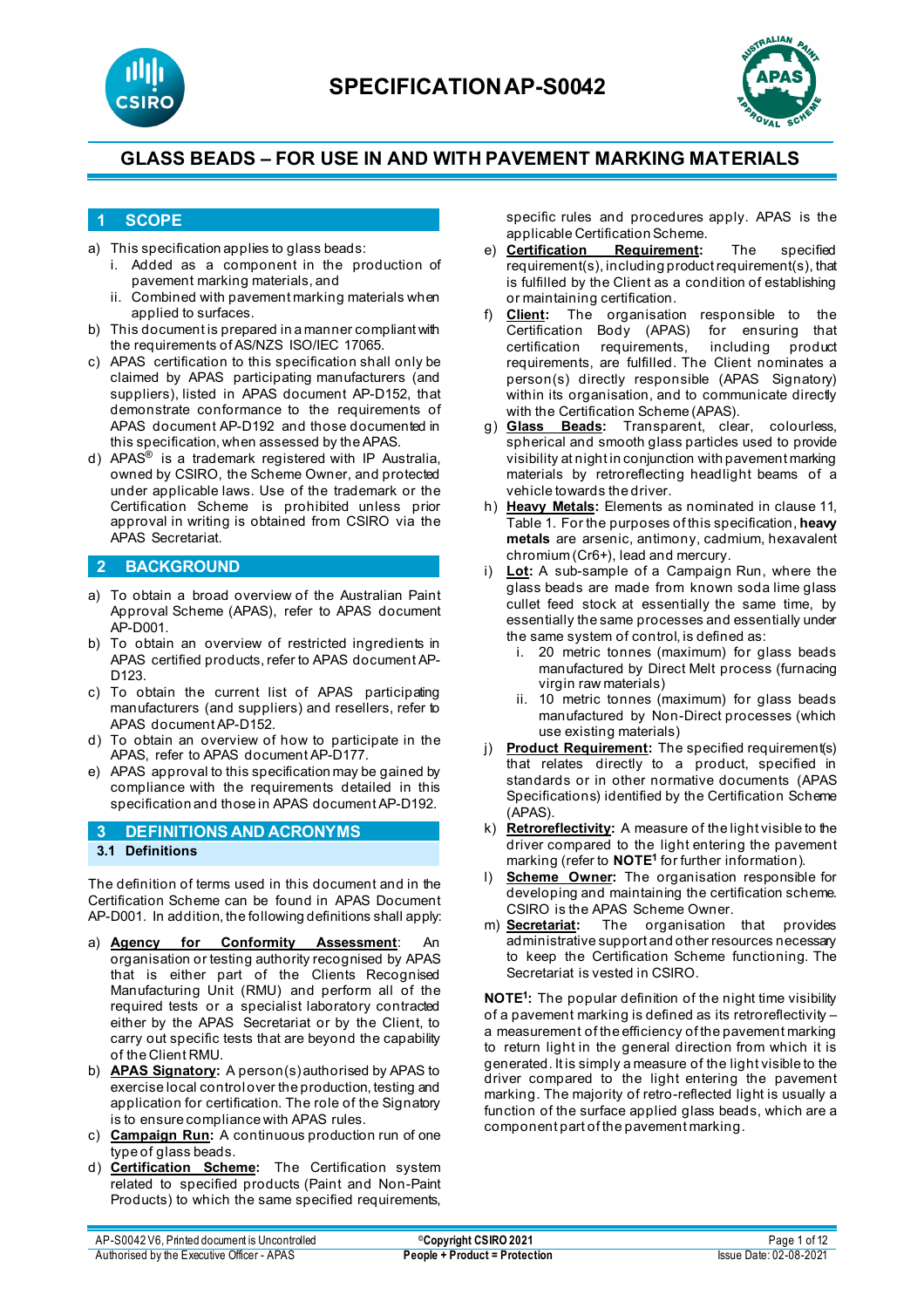



#### **3.2 Acronyms**

The following acronyms appear in this document:

| <b>ACE</b>                                            | Agency for Conformity Assessment                         |  |  |  |
|-------------------------------------------------------|----------------------------------------------------------|--|--|--|
| <b>APAS</b>                                           | Australian Paint Approval Scheme                         |  |  |  |
| AS                                                    | Australian Standard                                      |  |  |  |
|                                                       | <b>AS/NZS</b> Australian Standard / New Zealand Standard |  |  |  |
|                                                       | <b>CSIRO</b> Commonwealth Scientific and Industrial      |  |  |  |
|                                                       | Research Organisation                                    |  |  |  |
| g                                                     | Grams                                                    |  |  |  |
| HR                                                    | High Retroreflectivity                                   |  |  |  |
| <b>IAF</b>                                            | International Accreditation Forum                        |  |  |  |
| <b>ICPMS</b>                                          | Inductively Coupled Plasma Mass Spectrometry             |  |  |  |
| <b>IEC</b>                                            | International Flectrotechnical Commission                |  |  |  |
| <b>ILAC</b>                                           | International Laboratory Accreditation                   |  |  |  |
|                                                       | Cooperation                                              |  |  |  |
| ISO                                                   | International Organisation for Standardization           |  |  |  |
| JAS-ANZ Joint Accreditation Society - Australia & New |                                                          |  |  |  |
|                                                       | Zealand                                                  |  |  |  |
| mg                                                    | Milligrams                                               |  |  |  |
| mm                                                    | <b>Millimetres</b>                                       |  |  |  |
| <b>PDS</b>                                            | <b>Product Data Sheet</b>                                |  |  |  |
| RI                                                    | Refractive Index                                         |  |  |  |
| <b>SDS</b>                                            | Safety Data Sheet                                        |  |  |  |
| <b>TDS</b>                                            | <b>Technical Data Sheet</b>                              |  |  |  |
| NATA                                                  | National Association of Testing Authorities              |  |  |  |
| <b>WHS</b>                                            | Workplace Health and Safety                              |  |  |  |
| <b>XRF</b>                                            | X-ray Fluorescence                                       |  |  |  |
| μm                                                    | <b>Micrometres</b>                                       |  |  |  |
| 4                                                     | <b>DESCRIPTION AND GUIDE FOR USERS</b>                   |  |  |  |

**4.1 General Requirements2**

- a) Pavement marking materials are used by road authorities to:
	- i. Improve road safety and other surfaces used to carry all types of traffic including cars, trucks, pedestrians, cyclists, buses and aircraft.
	- ii. Provide delineation, acting as a guide to drivers to maintain their respective lane position, deterring accidents and providing direction.
- b) Pavement marking materials require the addition of glass beads to provide retroreflectivity performance under all conditions, compared to an un-beaded marking. Glass beads are typically available in both standard and High Retroreflectivity forms.
- c) Glass beads are utilised during both the manufacturing process, such as in Cold Applied Plastics and Thermoplastics, as well as being added, when required, at the same time as surface coating materials to a road surface.
- d) Glass beads are normally applied directly onto the pavement marking material during application and/or immediately after application of a pavement marking material by one of two methods:
	- i. Hand-strewn
	- ii. Automatic drop-on mechanism
- e) The chemical composition of glass beads can vary greatly depending on the source of the glass used for manufacture. Glass beads are typically comprised of, but not limited to, soda lime cullet.
- f) The retroreflectivity performance for a given type of glass bead can also vary depending on the source of the glass used for manufacture, method of manufacture, and quality controls applied by the manufacturer.
- g) For the purposes of this specification, the following types of glass beads are recognised:
	- **i. Type A:** Also known as premix beads, typically range in size from 200-425µm, predominantly added into pavement marking materials during the manufacturing process. **This glass bead type is not being considered for accreditation due to low market demand.**
		- ii. **Type B:** Also known as drop-on beads, typically range in size from 300-850um, predominantly used in surface application to a wet product. This type typically contains a moisture-proof coating<sup>2</sup> that is added to the beads to assist it avoiding the absorption of air humidity, thus assisting bead flow and anti-caking properties.
		- iii. **Type C:** Also known as inter-mix beads, typically range in size from 425-1000µm, predominantly used in both pavement marking materials during manufacture (Cold Applied Plastics and Thermoplastics) and in surface application to a wet product. This type **do not** typically contain a moisture-proof coating.
		- iv. **Type D:** Also known as larger, wet-weather beads, typically range in size from 850-1700µm, predominantly used in both pavement marking materials during manufacture and in surface application to a wet product. This type **do not** typically contain a moisture-proof coating.
		- v. **Type E:** Typically, a similar sizing to Type D beads (but can be produced in any size) but with a higher RI and can have less compression strength. An example of such a bead is a Type III, barium titanate glass bead with a refractive index greater >1.9 that complies with US FAA Specification TTB 1325D used in airport runway markings (refer to APAS specification AP-S0041/6 Pavement Marking Material – Airport Runway Markings for further information).
	- vi. **Specialty Grade:** This grouping encompasses "beads" of novel technologies; innovative pathways are being made to increase night-time visibility of roads including, but not limited to, blends, hybrid glass beads and ceramic beads with prismatic elements, all with different gradation profiles.

**NOTE2 :** Additional coatings can also be added to glass beads depending on the end results required. Adhesion coatings are added in order to enhance the adhesion to and embedment of the glass beads to the pavement marking material, whereas floatation coatings have oleophobic properties, allowing beads to float and not penetrate too far into pavement marking materials when dropped on to pavement marking materialswhen wet.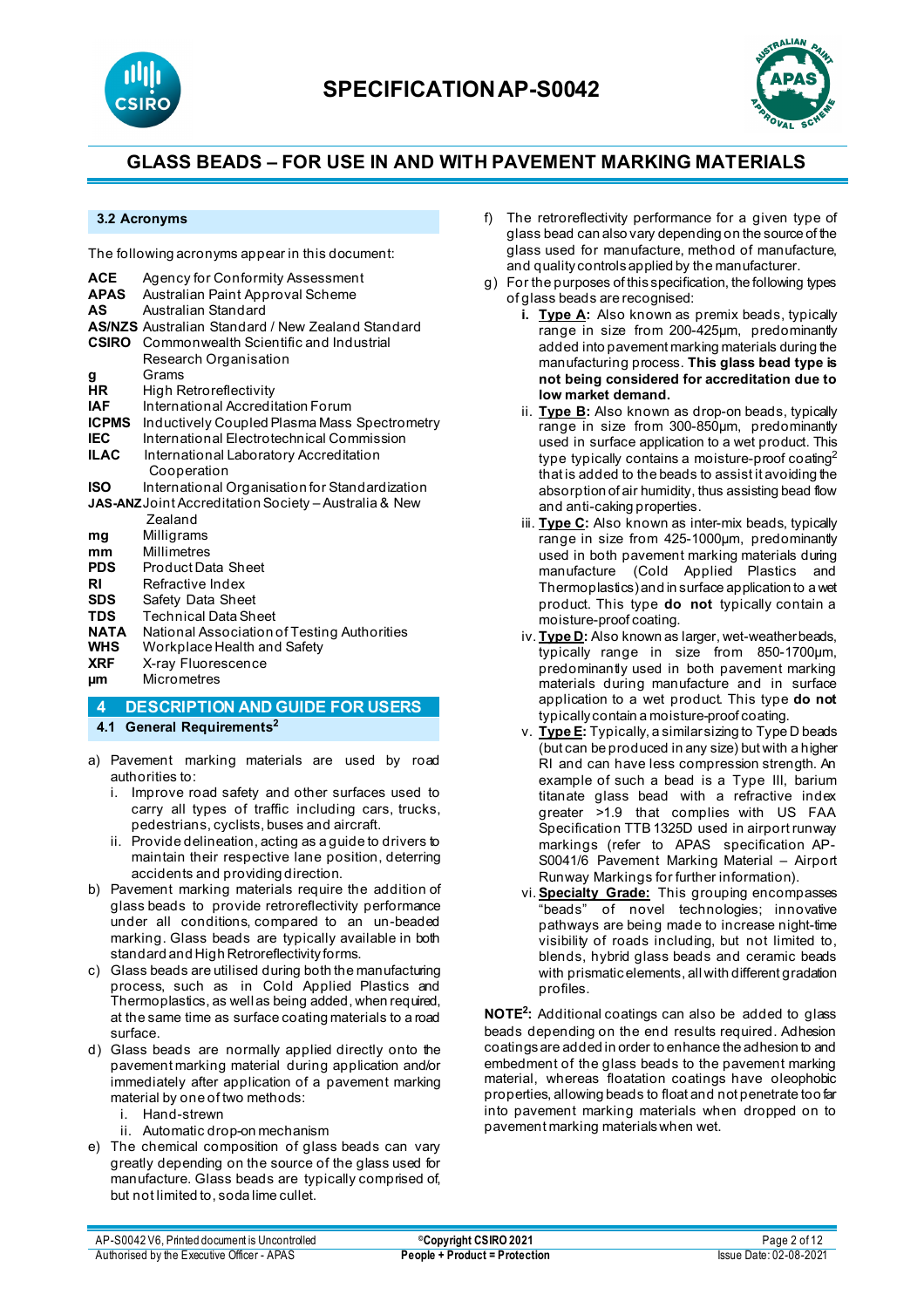



#### **4.2 Sub-Classes**

- a) This specification incorporates the following subclasses:
	- i. **0042/1:** Type B (standard grade) or Type B-HR (high retroreflectivity grade)
	- ii. **0042/2:** Type C (standard grade) or Type C-HR (high retroreflectivity grade)
	- iii. **0042/3:** Type D (standard grade) or Type D-HR (high retroreflectivity grade)
	- iv. **0042/4:** Type E
	- v. **0042/5:** Specialty Grade3

**NOTE3 :** Technical innovation: Where a manufacturer of glass beads (or other type bead/material) believes a new technical innovation will allow their product to pass the performance requirements specified in clause 11, Table 1, but not the compositional limitations of sub-classes 0042/1, 0042/2 and 0042/3, then a request may be made to APAS for application to sub-class 0042/5. This variation request shall be treated Commercial-in-Confidence by APAS, who shall decide on the validity of the variation request. In making this decision, APAS officers may consult with industry experts.

**4.3 Technical Basis of this Specification**

- a) This specification is based on AS/NZS 2009 with the addition of:
	- i. Heavy metals content restrictions
	- ii. Retroreflectivity testing and performance requirements for Type B-HR, Type C-HR, D-HR, Type E and Specialty grade glass beads

#### **5 REFERENCED DOCUMENTS**

- a) The following standards are referenced in this document:
	- i. **AS 1199** Sampling procedures for inspection by attributes
	- ii. **AS/NZS 1580** Paints and related materials: Methods of test.
	- iii. **AS/NZS 2009** [Glass beads](https://www.saiglobal.com/online/Script/Details.asp?DocN=AS0733764320AT) for pavement marking materials
	- iv. **AS 4049.3** [Paints and related materials -](https://www.saiglobal.com/online/Script/Details.asp?DocN=AS0733764320AT) [Pavement marking materials –](https://www.saiglobal.com/online/Script/Details.asp?DocN=AS0733764320AT) Part 3: Waterborne paint - [For use with surface applied glass beads](https://www.saiglobal.com/online/Script/Details.asp?DocN=AS0733764320AT)
	- v. **AS/ANZ ISO 9001** Quality management systems - Requirements
	- vi. **AS ISO/IEC 17011** Conformity assessment Requirements for accreditation bodies accrediting conformity assessment bodies
	- vii. **AS ISO/IEC 17025** General requirements for the competence of testing and calibration laboratories
	- viii.**AS/NZS ISO/IEC 17065**  Conformity assessment: Requirements for bodies certifying products, processes and services

These documents may be purchased through the Reference Standards Australia website: <https://www.standards.org.au/>

- b) The following documents were utilised in the creation of this document:
	- i. AASHTO M 247 Standard Specification for Glass Beads Used in Pavement Markings
	- ii. AASHTO T 346 Standard Method of Test for Glass Beads Used in Pavement Markings
	- iii. AASHTO TP 106 Standard Method of Test for Determination of Heavy Metal Content of Glass Beads Using X-Ray Fluorescence (XRF)
	- iv. EN 1423 Road marking materials Drop on materials – Glass beads, antiskid aggregates and the mixture of the two
	- v. EN 1424 Road marking materials Premix Glass beads
	- vi. TT-B-1325D Federal Specification Beads (Glass Spheres) Retro-reflective
- c) The following APAS documents are referenced in this document:
	- i. AP-D001 Rules Governing How APAS® Operates
	- ii. AP-D114 Rules Governing APAS<sup>®</sup> Recognition as a Testing Authority
	- iii. AP-D123 Restrictions on Ingredients in Product Formulations
	- iv. AP-D152 APAS<sup>®</sup> Participating Manufacturers and Resellers
	- v. AP-D177 Rules Governing How Product Manufacturers participate in APAS®
	- vi. AP-D192 Rules Governing APAS® Product Certification Scheme
	- vii. AP-D200 Application for Glass Bead Certification
	- viii. AP-S0042/6 Pavement Marking Material Airport Runway Markings

All APAS documents and specifications are available for download from the APAS website:

<https://vs.csiro.au/apas/documents/> https://vs.csiro.au/apas/specifications/

#### **6 COMPOSITIONAL REQUIREMENTS 6.1 General**

- a) Glass beads in sub-classes 0042/1, 0042/2 and 0042/3 shall be made from glass conforming to clause 4, Materials of Manufacture of AS/NZS 2009.
- b) Glass beads in sub-class 0042/4 and 0042/5 have no specific composition requirements.

#### **6.2 Heavy Metal Content**

- a) The heavy metals content in the glass beads shall not be greater than that specified in clause 11, Table 1.
- b) As the preferred test method for heavy metals is ICPMS (refer to Appendix A, clause 8.3), previous measures for Cadmium Oxide and Chromium 6+ have been changed to Cadmium and Total Chromium respectively, due to limitations of the ICPMS test method.
- c) The use of the XRF method is allowable provided that the XRF method is validated against ICPMS or, a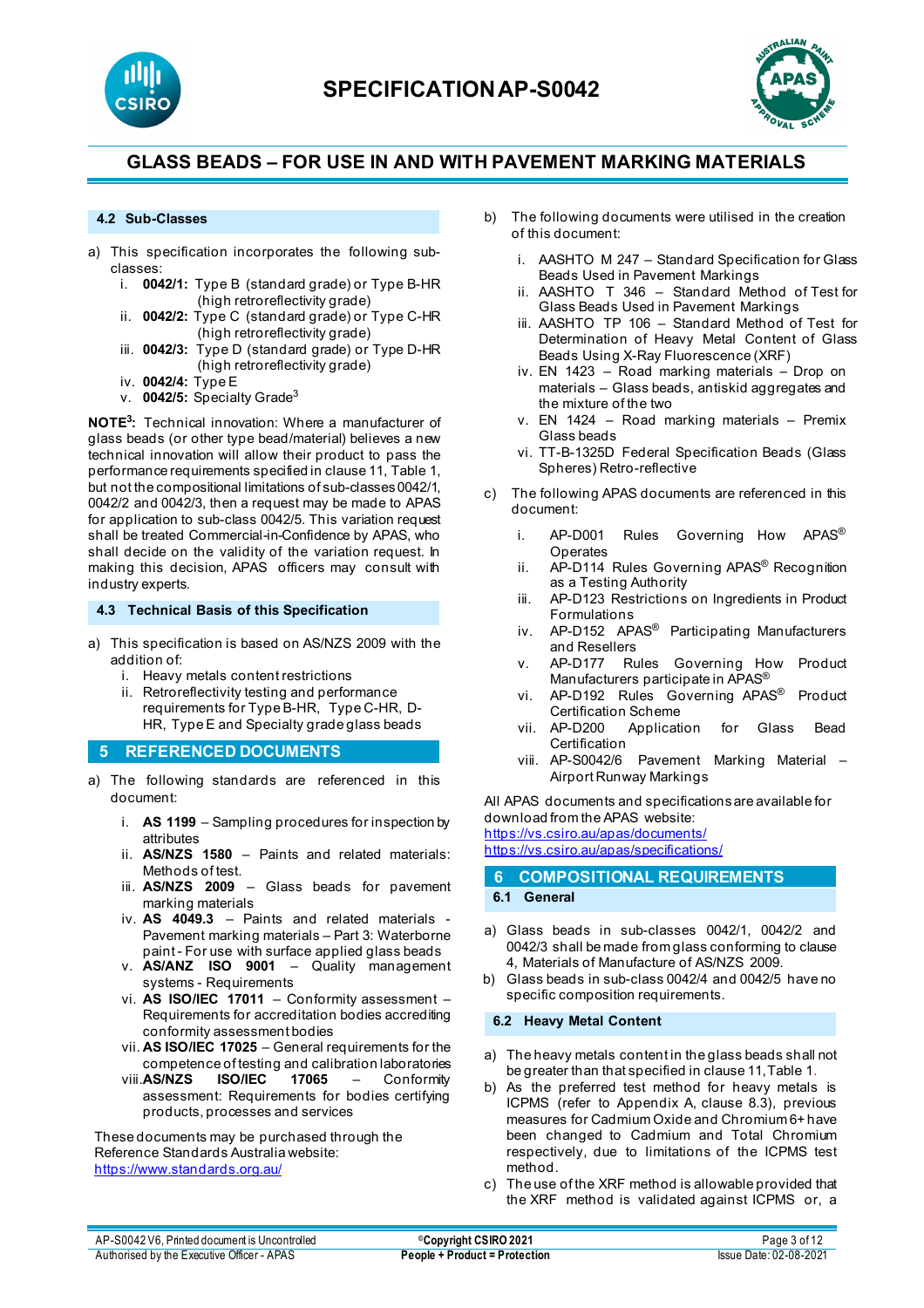



certified glass matrix reference standard is used for measurement validation, refer to clause 8.4.

#### **7 PRODUCT CERTIFICATION REQUIREMENTS**

### **7.1 General Requirements**

- a) The product and its application for product certification shall comply with the relevant requirements of APAS document AP-D192 and this specification during the life of the approval.
- b) APAS document AP-D200 shall be supplied by the Client in lieu of APAS document AP-D139 (refer to clause 8.3, 8.6, 8.8 and 20 of APAS document AP-D192).
- c) Glass bead products applying for initial product certification, having demonstrated conformance to all the requirements of APAS document AP-D192 and this specification, as tested by an organisation holding AS ISO/IEC 17025 accreditation with all glass bead test methods defined in clause 9.3.7 under their Scope of Accreditation, shall be granted a once-off CLASS II (interim) certification for a period of 12 months.
- d) CLASS I (full) certification of glass beads shall be granted for a 24-month period after the initial product certification, having demonstrated conformance to all the requirements of APAS document AP-D192 and this specification, as tested by an organisation holding AS ISO/IEC 17025 accreditation with all glass bead test methods defined inclause 9.3.7 under their Scope of Accreditation.
- e) Glass beads shall conform to the compositional requirements (clause 6.1 above) and applicable performance requirements (clause 11, Table 1) of this specification throughout the certification period.
- f) The use of recycled materials in all aspects of manufacture is ever increasing. If a manufacturer chooses to use recycled materials in the production of products seeking accreditation against this specification, that is their choice as long as the compositional requirements (where applicable) and performance requirements of the specification are being met.

#### **7.2 Technical Requirements**

- a) The product shall comply with **all** the requirements of clause 11, Table 1 below.
- b) The use of an appropriate particle size analyser for measuring particle size distribution (clause 5.4 of AS/NZS 2009) and shape (clause 5.5 of AS/NZS 2009) of particles is an allowable variance to the sampling methods of AppendixA, Method 1 or Method 2 of AS/NZS 2009. Details of this piece of equipment must be submitted to, and assessed by, APAS for approval prior to product application. Evidence of regular calibration records must be available for inspection at any time requested.
- c) Typically, the manufacturer and/or supplier applying for certification to this standard will undertake the full testing required (as per clause 11, Table 1) in their own AS ISO/IEC 17025 accredited testing facilities

with all glass bead testing under their Scope of Accreditation.

- d) If the Client applying for product certification does not have the capacity to perform their own testing, an alternative ACE holding AS ISO/IEC 17025 accreditation with all glass bead testing under their Scope of Accreditation must be engaged for testing (refer to APAS document AP-D114 8.1 b) i. for further information.) Three (3) x 500g representative samples of the product must be sampled in accordance with Appendix A, Method 1 or Method 2 of AS/NZS 2009, and the sampling method stated. A single 500g sample is then to be supplied to the alternative ACE and two 500g retained samples are to be kept by the Client for a minimum period of twenty-four (24) months.
- e) For all Clients unable to undertake the testing themselves, they must get testing completed through an alternative ACE. At present, the only independent testing body available is the CSIRO Materials Durability Laboratory. Other suitably qualified ACEs will be duly considered and added to this document as their testing facilities become available.

The contact details for the CSIRO Materials Durability Laboratory are as follows:

Money Arora Tel: +61 3 9545 8774 Email[: money.arora@csiro.au](mailto:money.arora@csiro.au)

**NOTE:** At the time of writing this document version, the CSIRO Materials Durability Laboratory had not commenced glass bead testing – this is estimated to commence third quarter of 2021. The laboratory holds NATA accreditation but not currently with all Glass Beads testing under its Scope of Accreditation. This is a work in progress and will be available as soon as possible. Please contact the laboratory via the afore mentioned contact details to confirm availability of testing and NATA accreditation status prior to engagement in testing.

f) Subject to compliance with all the requirements of this specification, the level of Approval appropriate to the application shall be given.

#### **7.3 Health and Safety Requirements**

- a) The manufacturer's Safety Data Sheet (SDS) must be studied closely prior to using the product and complied with during use of the product.
- b) Products intended for sale in Australia and in other countries shall comply with all the requirements of all local WHS and environmental requirements.
- c) The product shall comply with all requirements of clause 6.3 and 6.4 of APAS document AP-D192.

#### **7.4 Test Failure Procedure**

a) Where the glass beads manufacturer and/or supplier encounters test failures, the quality assurance system (conforming to ISO 9001) shall describe the process for handling non-conforming results. This shall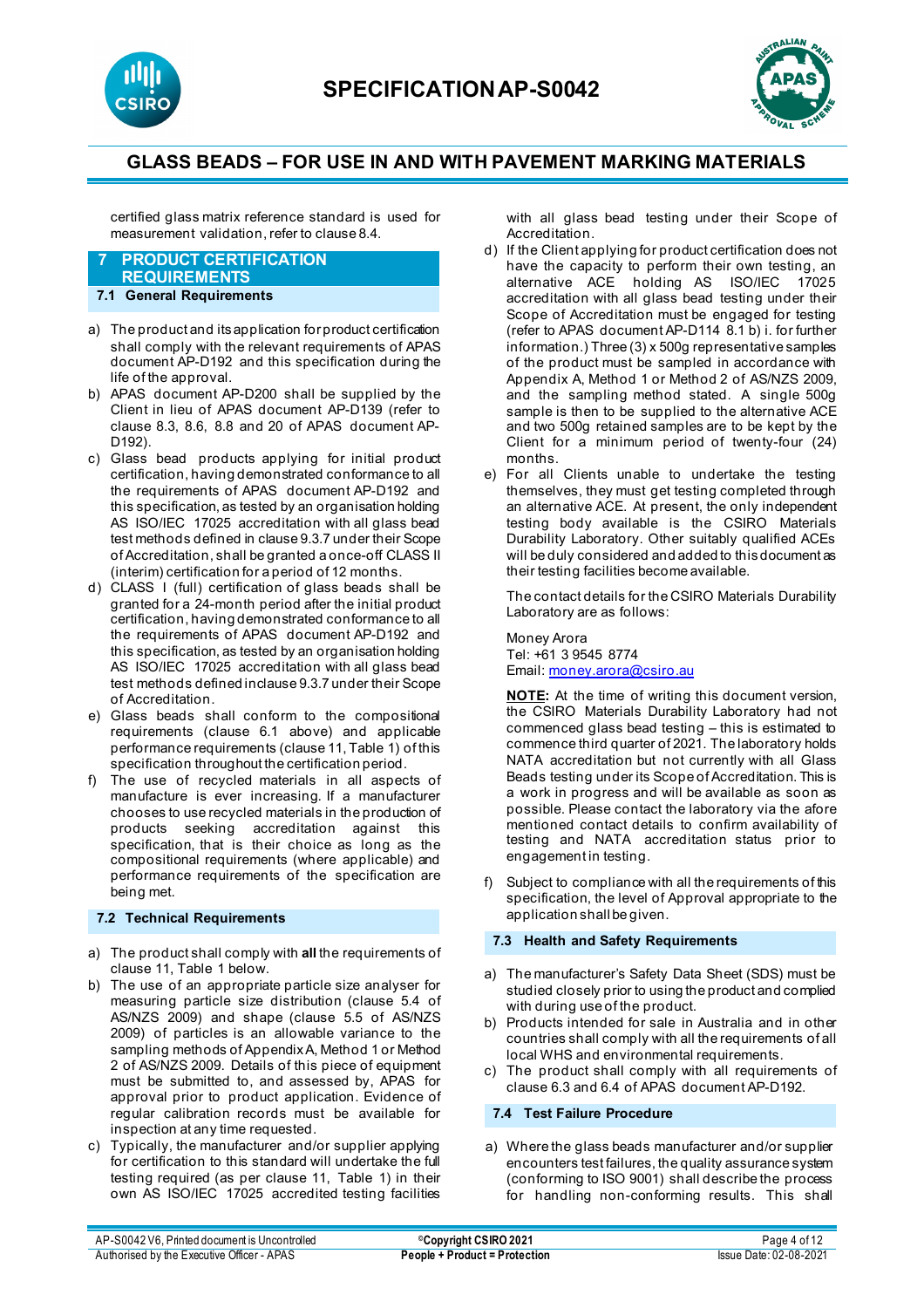



include re-testing, isolation, rework or disposal, as appropriate.

b) Records of non-conformities shall be kept.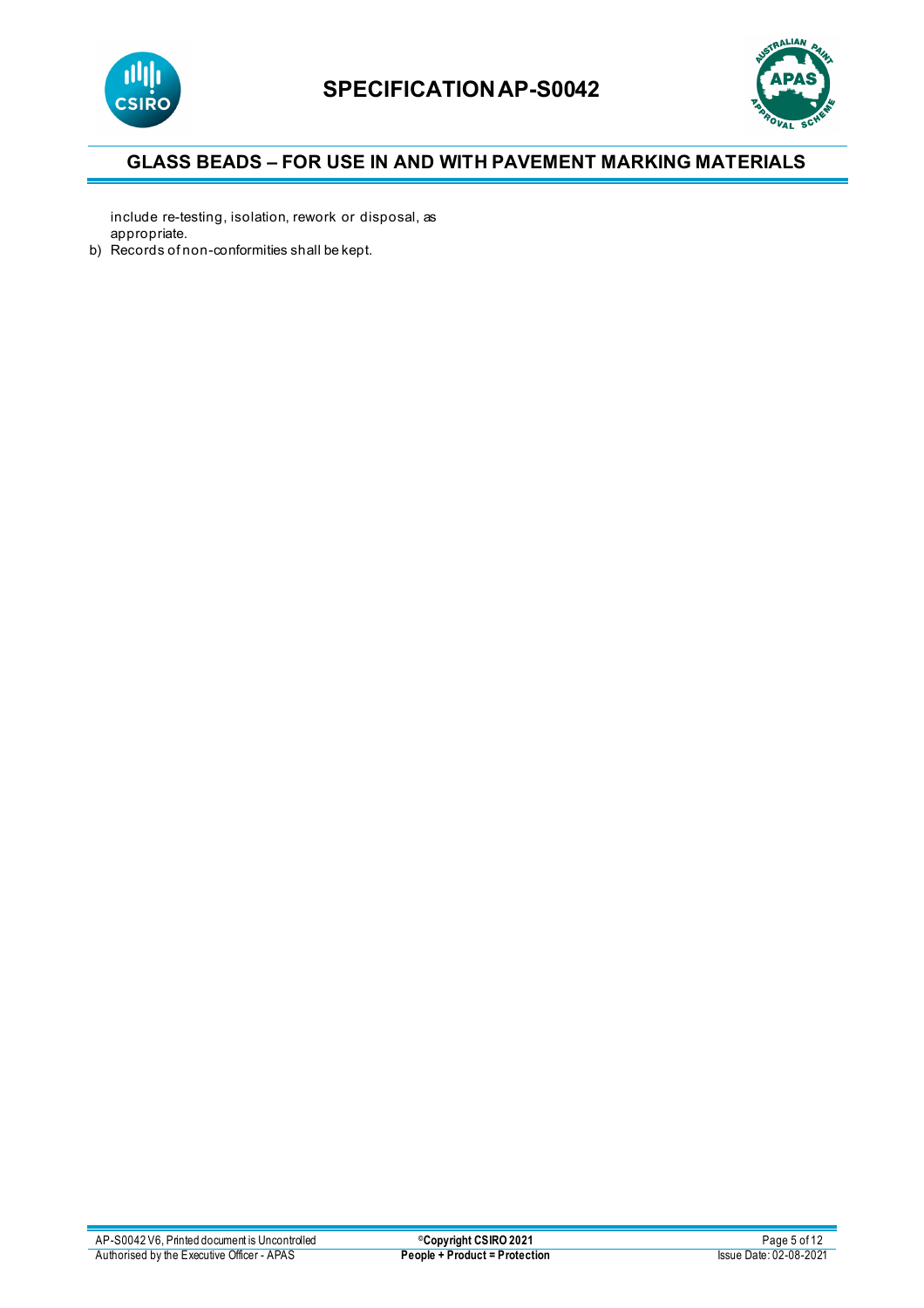



### **8 APPENDIX A**

#### **Sampling and Testing of Heavy Metals**

#### **8.1 SCOPE:**

- 8.1.1 This method details the accepted method for the analysis of glass beads for the purposes of conformance to this specification.
- 8.1.2 Sampling is a key aspect to ensure results are representative of deliveries and the method of sampling is defined in clause 8.2.

### **8.2 SAMPLING:**

- 8.2.1 Sampling shall be carried out in accordance with Appendix A, Method 1 or Method 2 of AS/NZS 2009. The sampling method shall be stated.
- 8.2.2 Samples shall be taken at the time of manufacture or upon delivery of glass beads product, but prior to the glass bead product being added into or applied onto pavement marking materials. Samples shall be taken for all APAS certified grades of glass beads and Specialty Grades.
- 8.2.3 Frequency of sampling shall be not less than once per Lot. Samples will be generated as representative composites of the Campaign Run.

#### **8.3 TESTING VIA ICPMS:**

- 8.3.1 **General:**
	- i. Testing to the method detailed shall be carried out by a laboratory accredited to AS ISO/IEC 17025 with this method included in their Scope of Accreditation.
	- ii. AS ISO/IEC 17025 accreditation shall be provided by an organisation accredited by an<br>ILAC Mutual Recognition Arrangement Recognition Arrangement signatory and having a Scope of Accreditation covering AS ISO/IEC 17025 requirements. In Australia, NATA provides AS ISO/IEC 17025 accreditation. A list of international ILAC accreditation bodies can be found on the ISO website.

#### 8.3.2 **Principle4,5,6:**

- i. A representative sample of glass beads is milled to a fine particle size (approximately < 5µm), followed by complete dissolution in an acid mixture.
- ii. Analysis for lead, antimony, arsenic, mercury, cadmium and total chromium is then carried out using ICPMS or equivalent analytical techniques capable of measuring parts per million levels of the elements in question.
- iii. Method equivalence for non-ICPMS testing shall be demonstrated by means described in clause 8.4.

**NOTE4:** These are analytical test procedures and must be conducted following recognised analytical principles.

**NOTE5** : Dangerous chemical agents are used in this process and must be handled and used in accordance with the SDS and the required laboratory standards.

**NOTE6 :** The analysis is to be carried out using recognised reference materials traceable to international standards. Repeatability needs to be demonstrated as part of the analysis process. See clause 8.4.

#### 8.3.3 **Reagents:**

The following reagents are required:

- a. Analytical grade concentrated nitric acid
- b. Analytical grade 40% hydrofluoric acid
- c. Analytical grade concentrated hydrochloric acid
- d. De-ionised water, 18 M ohm-cm or better

#### 8.3.4 **Apparatus:**

- The following equipment is required:
	- a. Sample milling equipment, zirconium mill
	- Microwave digester
	- c. Teflon microwave vessels
	- d. 10 mL polypropylene tubes with lids
	- e. 5 mL polypropylene tubes with lids
	- f. Tube racks
	- g. Fume cupboard
	- h. Adjustable pipettes: 5 mL, 1 mL, 0.5 mL
	- i. Balance, readable and accurate to 0.0001 g
	- j. ICPMS or equivalent instrumentation

#### 8.3.5 **Procedure:**

- i. *Sample Digestion<sup>7</sup>*
	- a) The zirconium mill must be *flushed* of any previous samples; 10 to 20 g of clean dry sand is milled and discarded and then the process repeated.
	- b) 10 to 20 g of glass beads are split from the composite sample obtained as in clause 8.2, are placed into the mill and ground to approximately <5µm. This material is discarded, and the process repeated. On the second repeat with the sample, the ground material is kept and transferred from the mill to a clean, labelled container and sealed for subsequent analysis.
	- c) Weigh out approximately 200 mg of sample into a microwave vessel recording the weight to 4 decimal places. Prepare a duplicate and record sample mass as **m1** and **m2** for the first and duplicate masses of the sample.
	- d) In a fume cupboard, add 2 mL nitric acid, 1 mL hydrochloric acid and 1 mL hydrofluoric acid to each vessel containing the previously weighed sample.
	- e) Place the lids on the vessels, then place the vessels into the microwave digester.
	- f) Digest the samples until no glass beads remain. Once the digestion is completed, carefully remove the vessels from the microwave and allow to cool.
	- g) Transfer total contents of microwave vessel to a labelled 10 mL tube, rinse vessel thoroughly with de- ionised water and add to the tube. Make tube volume up to the 10 mL mark with de-ionised water.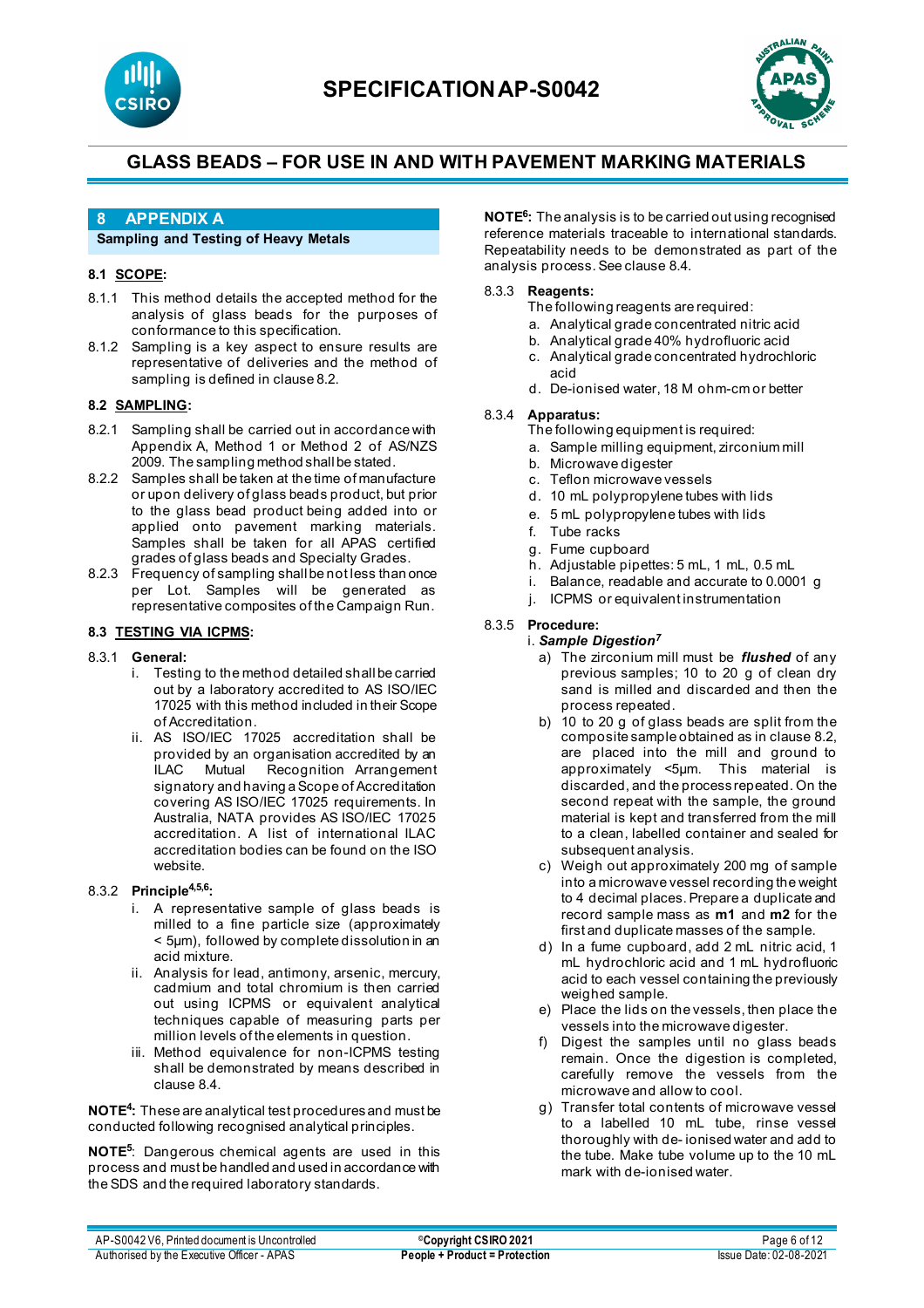



**NOTE7** : Clean vessels between each digestion with 2 mL nitric acid and 1 mL hydrochloric acid, digested for an appropriate period.

#### ii.*Analysis*

a) Carry out an analysis of the digestion sample for lead, antimony, arsenic, mercury, cadmium and chromium using ICPMS or equivalent analytical techniques capable of measuring parts per million levels of the elements in question. Samples may require dilution in order to produce results of an appropriate order of magnitude.

#### iii.*Reporting*

- a) Results shall be reported as the average of the duplicates and as ppm of each metal per gram of glass beads.
- b) The report shall include the details of the person who carried out the sampling and the sampling details.

#### **8.4 METHOD VALIDATION:**

- 8.4.1 For ICPMS methodology, method validation shall be demonstrated using certified reference materials.
- 8.4.2 For non-ICPMS methodology, where the testing authority is AS ISO/IEC 17025 accredited to conduct a non- ICPMS method, the testing authority shall establish and document a process that demonstrates method validityagainst ICPMS. The method shall be assessed by APAS for approval prior to the non-ICPMS methodology being implemented.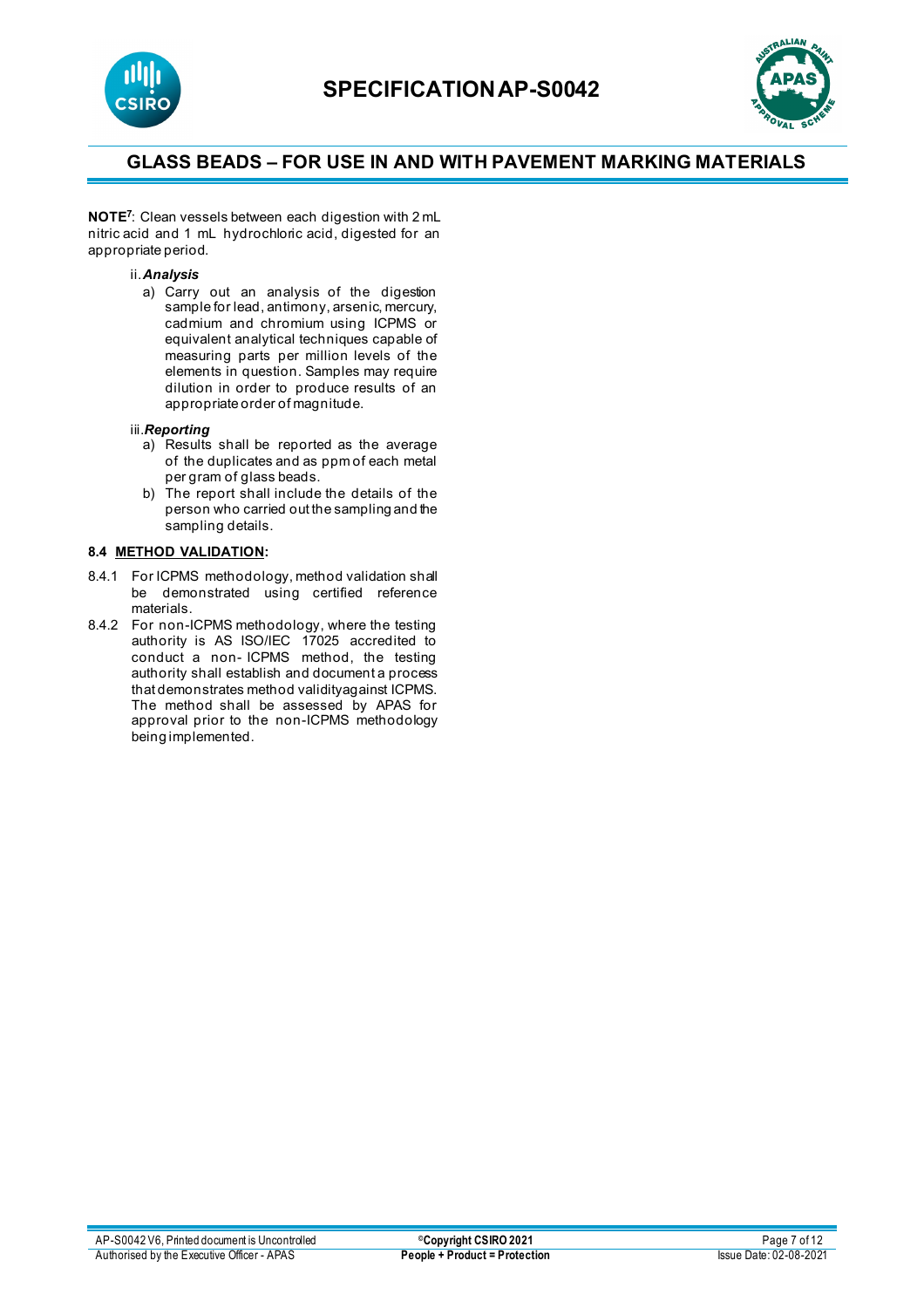



### **9 APPENDIX B**

#### **Manufacture and Testing Controls**

#### **9.1 SCOPE:**

- 9.1.1 This Appendix details the controls imposed on glass beads manufacture and testing necessary to impart confidence in APAS certification of such products.
- 9.1.2 The process is necessary as APAS does not undertake assessments of capability of glass beads manufacturers in a similar manner to surface coating material manufacturers.

#### **9.2 PRINCIPLE:**

9.2.1 Confidence in glass beads quality and conformance to this specification can be demonstrated by conforming to the requirements of clause 9.3.

#### **9.3 REQUIREMENTS FOR THE MANUFACTURE AND TESTING OF GLASS BEADS:**

- 9.3.1 A local glass beads manufacturer is defined as having its manufacturing plant located in Australia. The manufacturer may sell its glass beads direct to end-user customers or use a local distributor.
- 9.3.2 An overseas glass beads manufacturer is defined as having its manufacturing plant located outside of Australia. The manufacturer may sell its glass beads direct to end-user customers, to pavement marking suppliersor, use a local distributor.
- 9.3.3 Manufacturers, pavement marking suppliers and local distributors shall operate under a quality management system, externally assessed as conforming to ISO 9001,by an entity accredited to do so by a member of the IAF.JAS-ANZ is the IAF member for Australia and New Zealand.
- 9.3.4 Manufacturers shall operate their own or use an external test laboratory (ACE) to verify product conformity. Tests results shall be provided by a laboratory that fulfils AS ISO/IEC 17025 and its accredited for the relevant Scope of Testing by an accreditation body that fulfils the requirements of AS ISO/IEC 17011 and is a signatory of the ILAC MRA.
- 9.3.5 Manufacturers shall demonstrate confidence in their technical controls by conducting random sampling and testing of their production output as follows:
	- i. Sampling, which shall be conducted at least once per Lot, shall be in accordance with Appendix A, Method 1 or Method 2 of AS/NZS 2009 or, any alternative method which maintains the intent of, and when tested, is shown to be equivalent to AS/NZS 2009. If an alternative method is used, it is the responsibility of the manufacturer to demonstrate that any alternative method is equivalent to, or exceeds, the requirements of AS/NZS 2009. Any alternative sampling

method shall be submitted to and assessed by APAS for approval prior to the sampling method being implemented. The sampling method shall be specified.

- ii. Testing, which shall be conducted at least once per Lot, shall be in accordance to clause 9.3.6. Testing shall be carried out by an authority agreed to by APAS.
- 9.3.6 Pavement marking suppliers and local distributors, who shall source glass beads only from manufacturers who conform to clause 9.3.4, shall either have the glass beads manufacturer undertake sampling and testing of glass beads or conduct its own sampling and testing. Sampling shall occur in accordance to clause 9.3.5. Testing shall occur in accordance to clause 9.3.7.
- 9.3.7 Mandatory tests (AS/NZS 2009 reference is noted in brackets) to be conducted for every Lot of glass beads sampled are:
	- Foreign Matter (clause 5.2)
	- Optical Quality (clause 5.3)
	- Size (clause 5.4)
	- Shape (clause 5.5)
	- Colour (clause 5.6)
	- Water Resistance (clause 5.7)
	- Flow Properties (clause  $5.8$ ) all beads, and also specifically whenever a moistureproofcoating is claimed to be present
	- Adhesion Coating (clause 5.9) whenever an adhesioncoating is claimed to be present
	- Refractive index (clause 5.10)
	- Heavy metals (clause 5.11 and AP-S0042 clauses 6.2 and 8.4)
	- Retroreflectivity (Appendix M and AP-S0042 Appendix C) - for all HR grades of glass beads
- 9.3.8 Records of all test results shall be kept for every Lot of glass beads tested. Numerical values shall be reported where the conclusion of a test method produces a numerical result.
- 9.3.9 Records of test results shall be made available to APAS officers for certification/re-certification applications to this specificationor uponrequest to do so by the APAS.
- 9.3.10 Traceable retained samples of test samples, of sufficient quantity to re-do all tests specified in clause 9.3.7 (i.e. 2 x 500 g samples) shall be kept for a minimum period of 24 months.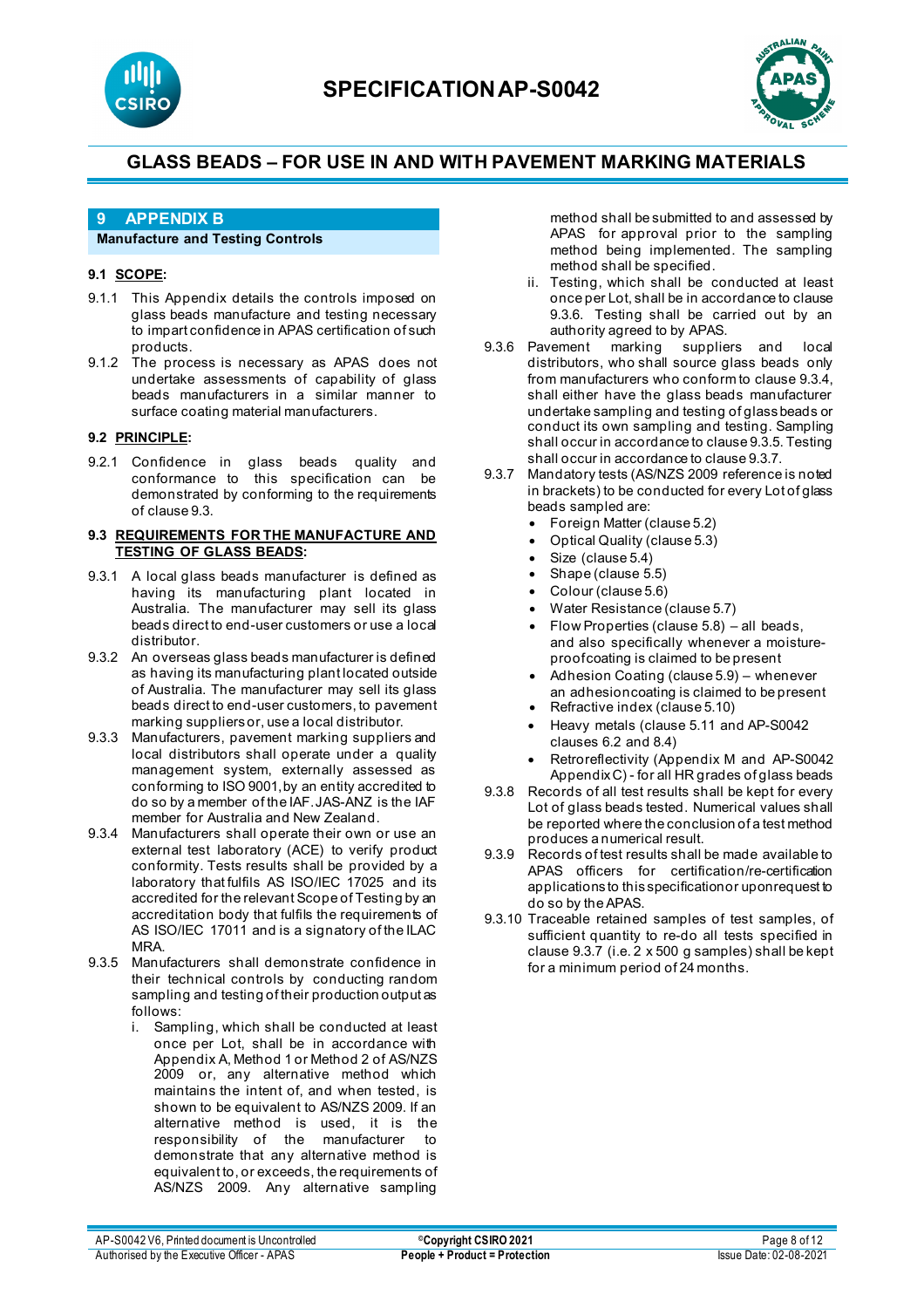



### **10 APPENDIX C**

#### **Modified Retroreflectivity Test<sup>8</sup>**

#### **10.1 SCOPE:**

10.1.1 This Appendix details the method used to assess the retroreflectivity of Type B-HR and Type C-HR glass beads (assessment of Type D-HR and Type E / Specialty Grade beads is referenced in AS/NZS 2009, Appendix M). It is based on a modification of the AS/NZS 2009 Appendix M method as developed by the Department for Infrastructure and Transport – South Australia.

#### **10.2 MODIFICATIONS TO THE PROCEDURE:**

- 10.2.1 In addition to the requirements of clause 11,Table 1 of this specification, **Type B-HR** beads (subclass 0042/1) shall also be tested to Appendix M of AS/NZS 2009 with the following modifications:
	- i. M4 APPARATUS (a) The *draw down paint applicator* shall be capable of casting a 100 mm wide application of 200 - 250 µm dry film thickness of paint.
	- ii. M4 APPARATUS (h) *Reference paint material*  - GTL- 104-14B shall be replaced with an APAS certified white water-borne pavement marking paint conforming to the testing and performance requirements listed under reference 6.1 Laboratory testing of AS 4049.3 with the following modifications; reference 6.1.4 Application properties is excluded, reference 6.1.8 Specular gloss shall not exceed 5 gloss units and, reference 6.1.9 Luminance factor shall be 88.5% ±2.5%.
	- iii. M5 PROCEDURE (b) Weigh  $24 \pm 0.5$  g of Type B-HR beads. Record the mass of beads.
	- iv. M5 PROCEDURE (e) Set the blade of the draw down applicator to apply the paint so that a uniform dry film thickness of 200 - 250 µm is achieved.
	- v. M5 PROCEDURE (f) The required dry film thickness shall be 200 - 250 µm over a minimum length of 600 mm on the test panel.
- 10.2.2 In addition to the requirements of clause 11,Table 1 of this specification, **Type C-HR** beads (subclass 0042/2) shall also be tested to Appendix M of AS/NZS 2009 with the following modifications:
	- i. M4 APPARATUS (a) The *draw down paint applicator* shall be capable of casting a 100 mm wide application of 200 - 250 µm dry film thickness of paint.
	- ii. M4 APPARATUS (h) *Reference paint material*  - GTL- 104-14B shall be replaced with an APAS certified white water-borne pavement marking paint conforming to the testing and performance requirements listed under reference 6.1 Laboratory testing of AS 4049.3 with the following modifications; reference 6.1.4 Application properties is excluded, reference 6.1.8 Specular gloss shall not exceed 5 gloss units and, reference 6.1.9
- Luminance factor shall be 88.5% ±2.5%.
- iii. M5 Procedure (b) Weigh  $27 \pm 0.5$  g of Type C-HR beads. Record the mass of beads.
- iv. M5 PROCEDURE (e) Set the blade of the draw down applicator to apply the paint so that a uniform dry film thickness of 200 - 250 µm is achieved.
- v. M5 PROCEDURE (f) The required dry film thickness shall be 200 - 250 µm over a minimum length of 600 mm on the test panels.
- 10.2.3 In addition to the requirements of clause 11, Table 1 of this specification, **Type D-HR, E and Specialty Grade** beads (sub-class 0042/3, 0042/4 and 0042/5) shall be tested as per Appendix M of AS/NZS 2009 with the following modification:
	- i. M4 APPARATUS (h) Reference paint material - GTL- 104-14B shall be replaced with an APAS certified white water-borne pavement marking paint conforming to the testing and performance requirements listed under reference 6.1 Laboratory testing of AS 4049.3 with the following modifications; reference 6.1.4 Application properties is excluded, reference 6.1.8 Specular gloss shall not exceed 5 gloss units and, reference 6.1.9 Luminance factor shall be 88.5% ± 2.5%.

**NOTE8:** At the time of writing this specification, no data was available to document a procedure allowing for retroreflectivity testing of HR grade glass beads using an APAS certified white thermoplastic material in lieu of an APAS certified white water-borne pavement marking paint.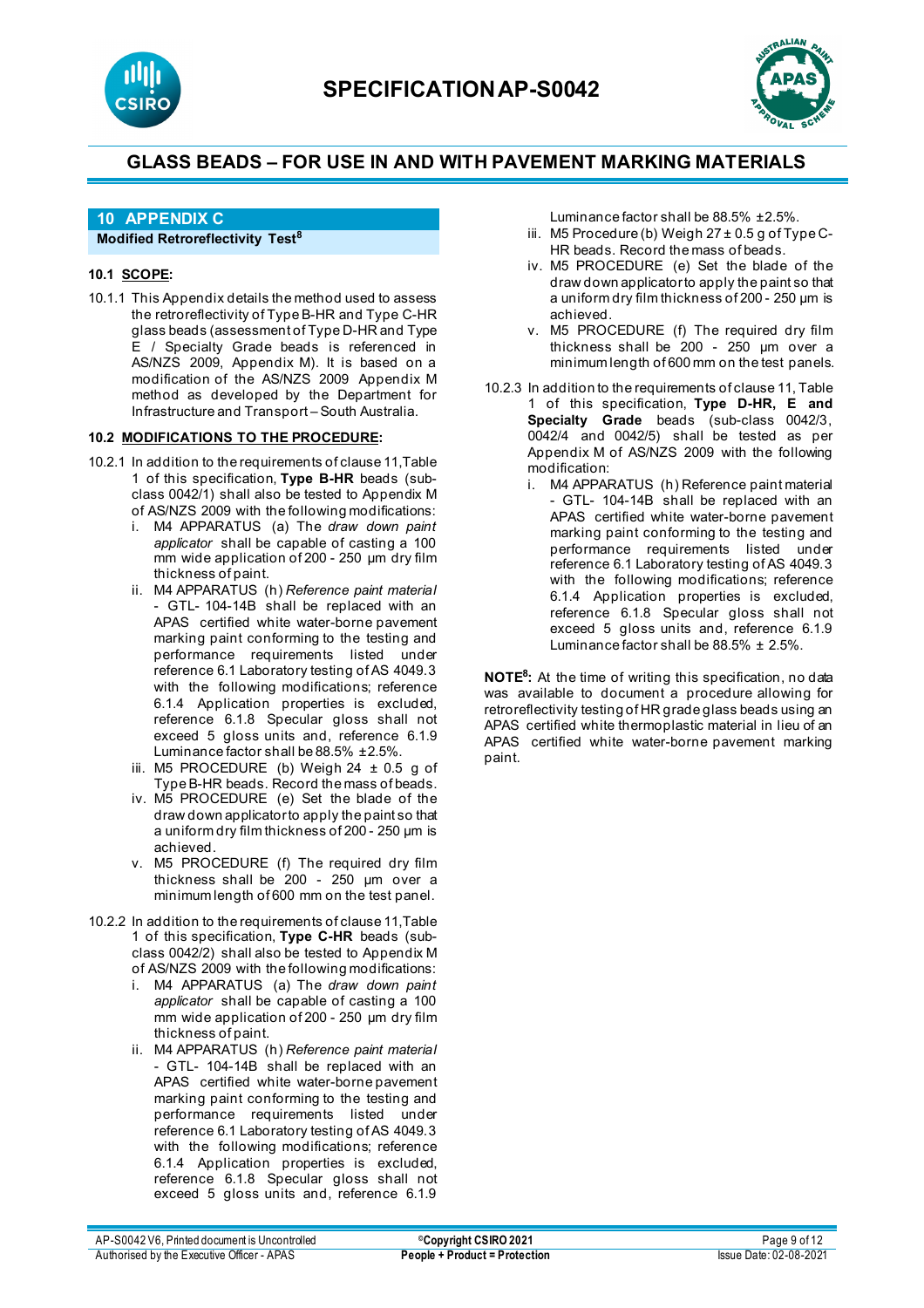



## **11 TABLE 1: PERFORMANCE PROPERTIES**

| <b>TEST</b>             | <b>AS/NZS 2009</b><br><b>CLAUSE/</b><br><b>APPENDIX</b> | <b>REQUIREMENTS</b>                                                                                                                                                                                                                                                                                                                                                                                                                                                  |
|-------------------------|---------------------------------------------------------|----------------------------------------------------------------------------------------------------------------------------------------------------------------------------------------------------------------------------------------------------------------------------------------------------------------------------------------------------------------------------------------------------------------------------------------------------------------------|
| Foreign Matter          | Clause 5.2                                              | $0042/1$ : $\leq 50$ - state results.<br>$0042/2$ : $\leq 50$ - state results.<br>$0042/3$ : $\leq 25$ - state results.<br>0042/4 & 0042/5: Sample dependent*-state results.<br>*NOTE: If the particle size span of the product is between 425-<br>1000µm, requirement is ≤ 50; if the size is 1000µm+, requirement<br>is $\leq 25$ .                                                                                                                                |
| <b>Optical Quality</b>  | Clause 5.3 /<br>AppendixK                               | Applicable to ALL sub-classes - state all results:<br>• Sample shall be clear; opacity $\leq 2\%$ .<br>• Sample with >25% of the visible area affected by gas inclusions<br>is considered defective; ≤2% by count can show this defect.<br>• Sample shall be smooth; crazing $\leq 2\%$ .                                                                                                                                                                            |
| Size                    | Clause 5.4 /<br>AppendixC                               | 0042/1, 0042/2 & 0042/3: Shall comply with the size requirements<br>of this clause pertaining to the product type (i.e., B/B-HR, C/C-HR,<br>D/D-HR) - state results.<br>0042/4 & 0042/5: Sample dependent*-state results.<br>*NOTE: If the particle size span of the product is between 425-<br>1000um, size requirement relates to product type B/B-HR or C/C-<br>HR (state which one); if the size is 1000um+, size requirement<br>relates to product type D/D-HR. |
| Shape                   | Clause 5.5 /<br>Appendix D                              | Applicable to ALL sub-classes: $\geq 70\%$ by mass - state results.                                                                                                                                                                                                                                                                                                                                                                                                  |
| Colour                  | Clause $5.6/$<br>AppendixF                              | Applicable to ALL sub-classes: Lighter than reference sample -<br>state results.                                                                                                                                                                                                                                                                                                                                                                                     |
| <b>Water Resistance</b> | Clause 5.7 /<br>Appendix G                              | Applicable to ALL sub-classes: ≤4.5 mL - state results.                                                                                                                                                                                                                                                                                                                                                                                                              |
| <b>Flow Properties</b>  | Clause 5.8 /<br>AppendixH                               | Products without Moisture-Proof Coatings: Product that has<br>been stored undercover in original unopened packaging for up to 12<br>months shall flow freely and show no signs of caking – state results.<br>Products with Moisture-Proof Coatings: Product tested in<br>accordance with Appendix H shall flow freely and show no caking -<br>state results.                                                                                                         |
| <b>Adhesion Coating</b> | Clause $5.9/$<br>AppendixL                              | Applicable to samples with Adhesion Coating only:<br>Confirm presence or absence of coating - state results.                                                                                                                                                                                                                                                                                                                                                         |
| Refractive Index        | Clause 5.10 /<br>Appendixl                              | 0042/1, 0042/2 & 0042/3: ≥ 1.5 – state results.<br><b>0042/4:</b> ≥ 1.9 – state results.<br>0042/5: State results.                                                                                                                                                                                                                                                                                                                                                   |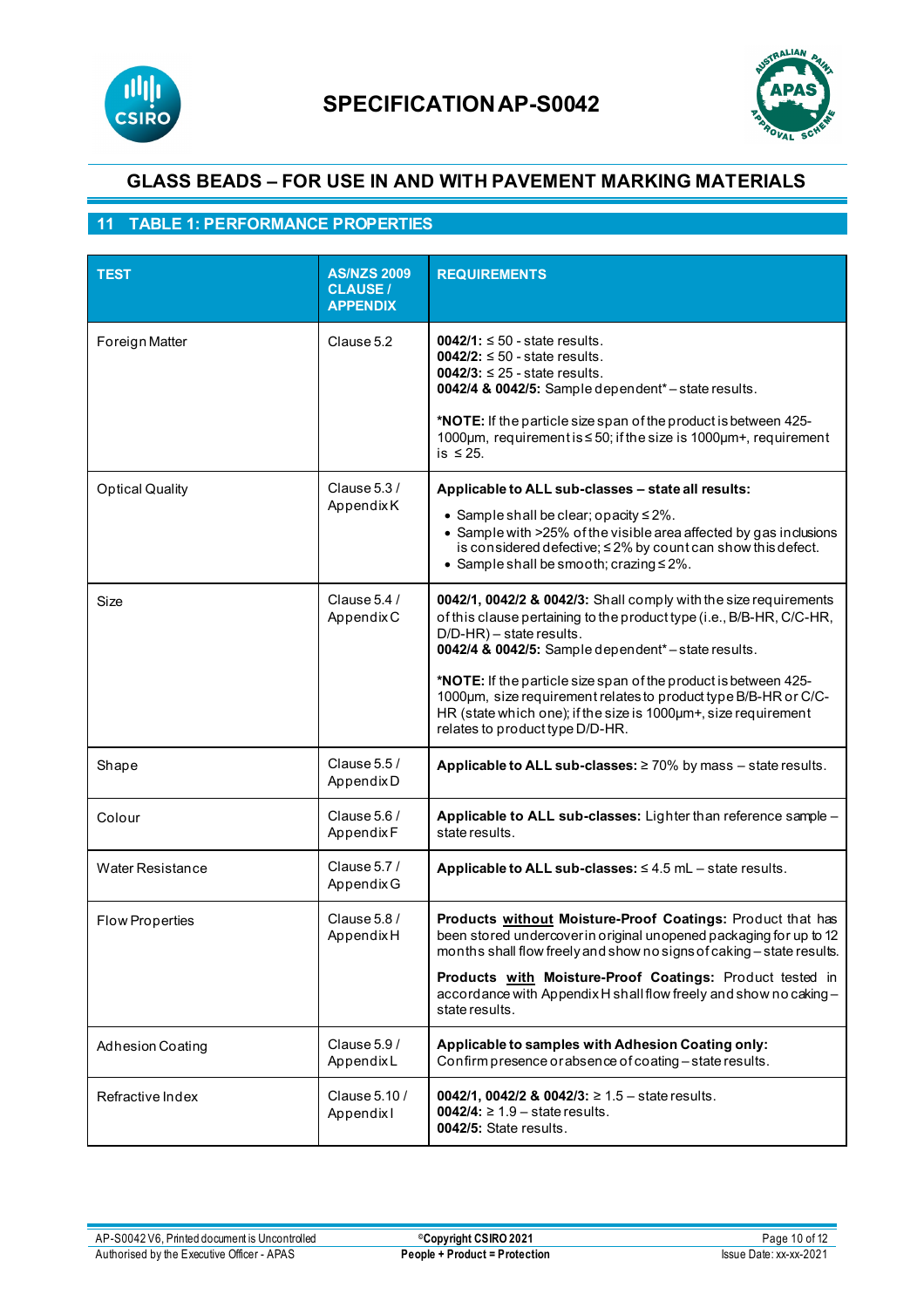



## **11 TABLE 1: PERFORMANCE PROPERTIES (Cont.,)**

| <b>TEST</b>       | <b>AS/NZS 2009</b><br><b>CLAUSE</b> /<br><b>APPENDIX</b> | <b>REQUIREMENTS</b>                                                                                                                                                                                                                                                                                                                                                                                                                                 |
|-------------------|----------------------------------------------------------|-----------------------------------------------------------------------------------------------------------------------------------------------------------------------------------------------------------------------------------------------------------------------------------------------------------------------------------------------------------------------------------------------------------------------------------------------------|
| Heavy Metals      | Clause 5.11 /<br>Appendix N &<br>AP-S0042<br>AppendixA   | Applicable to ALL sub-classes – state results:<br>Antimony (Sb); Arsenic (As); Lead (Pb): $\leq$ 50ppm each<br>element - state results.<br>Cadmium (Cd); Mercury (Hg); Chromium (Cr <sup>6+</sup> )*: ≤10ppm<br>each element - state results.<br><b>NOTE</b> *: If Total Chromium is greater than 10ppm, specific testing<br>for hexavalent Chromium $Cr6+$ should be undertaken via<br>colorimetric method or other test method agreed to by APAS. |
| Retroreflectivity | Appendix M &<br>AP-S0042<br>Appendix C                   | Applicable to HR type products within sub-classes only:<br>0042/1 & 0042/2: ≥450mcd/lux/m <sup>2</sup> – state results.<br>0042/3 & 0042/4: ≥ 600mcd/lux/m <sup>2</sup> – state results.<br>0042/5: State results.                                                                                                                                                                                                                                  |